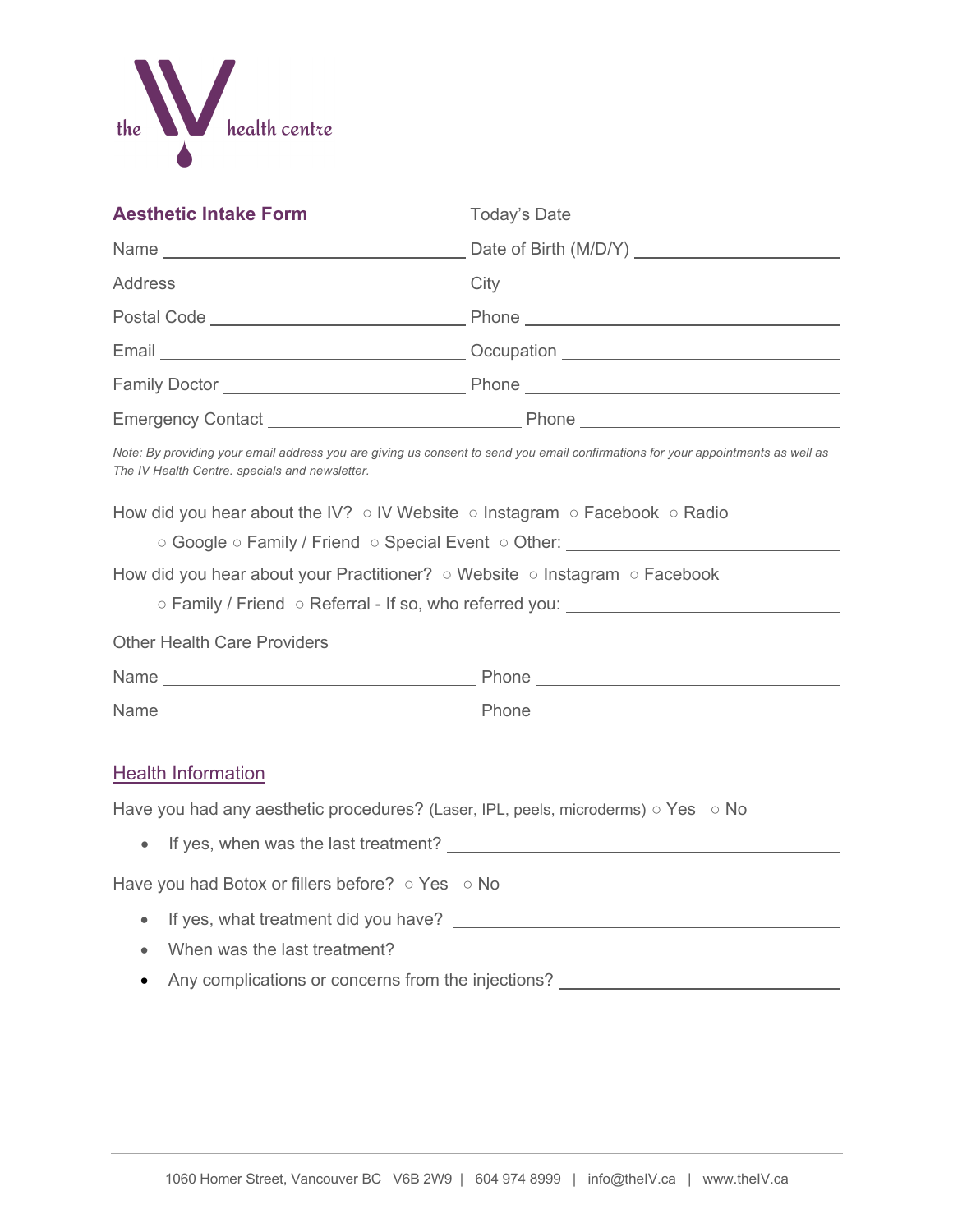

Please indicate on the diagram below areas of concern and description:



# Skin Indications for Treatment (check appropriate boxes)

- Acne and/or acne scarring
- Blocked pore/follicles
- Problem prone skin
- Dry, dehydrated skin
- Fine lines
- Sensitive skin
- Facial erythema (redness)
- Dull skin
- Photo damage
- Improve skin texture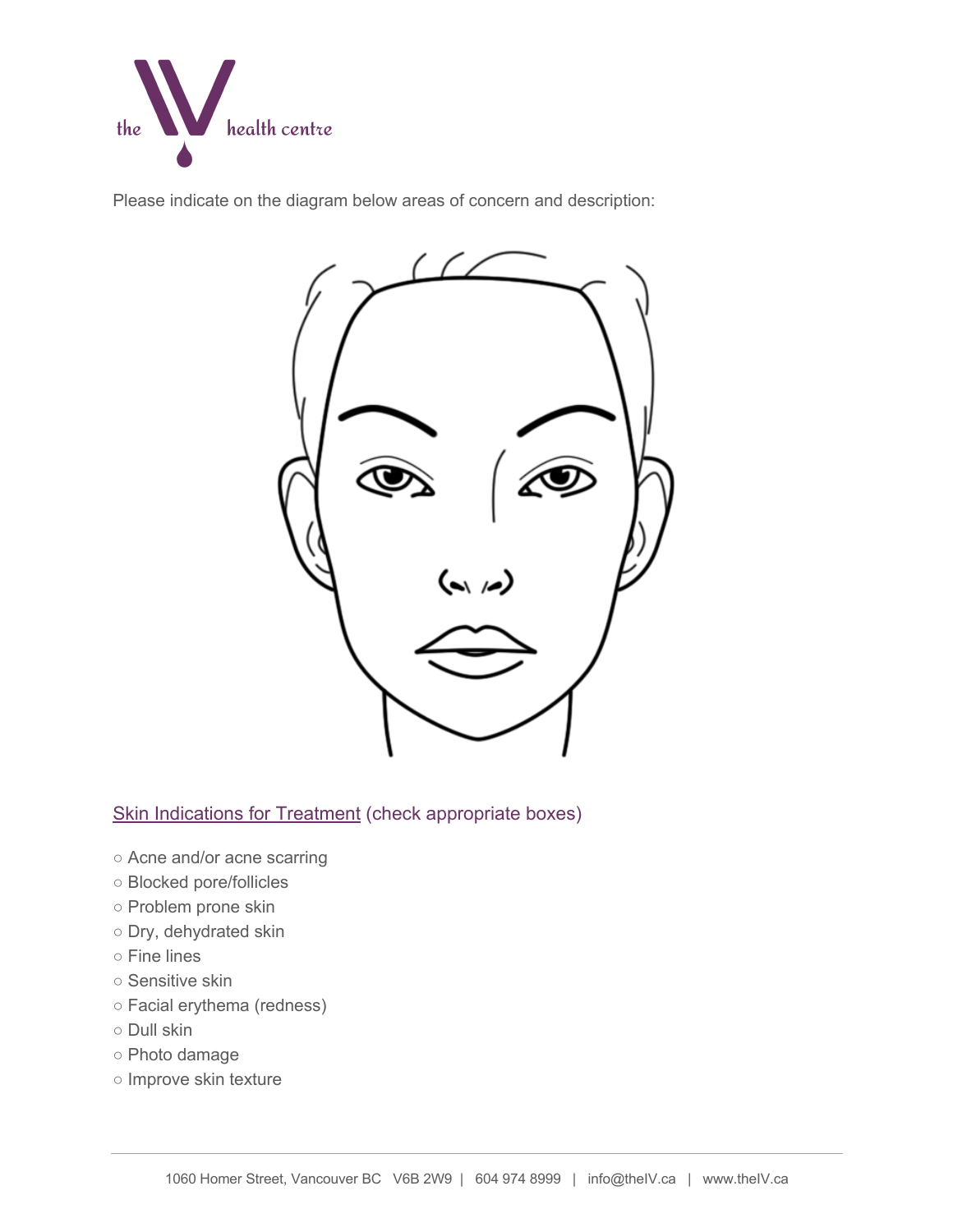

## Allergies and Sensitivities

List all allergies to medications, environment, and food:

| и                | Reaction |
|------------------|----------|
| $\overline{2}$ . | Reaction |
| 3.               | Reaction |

IMPORTANT: Have you ever experienced an allergic reaction to any treatment, anaesthetic or substance i.e. aspirin, dental freezing, peanuts etc. YES or NO?

If yes, please explain:

## Supplements and Medications

List all supplements you are currently taking:

| Supplement | Daily Dose | How Long | Reason |
|------------|------------|----------|--------|
|            |            |          |        |
|            |            |          |        |

List all medications you are currently taking:

| Medication | Daily Dose | How Long | Reason |
|------------|------------|----------|--------|
|            |            |          |        |
|            |            |          |        |

Are you currently or have you in the past taken prescription drugs for a skin condition such as Accutane, Tazorac, Retin-A, Antibiotics, Corticosteroids, etc.? [2006] Accutane, Tazorac, Retin-A, Antibiotics, Corticosteroids, etc.?

## Medical History

List any health condition(s) that you have been diagnosed with:

| 1<br>. . | Date |
|----------|------|
| 2.       | Date |
| 3.       | Date |
|          |      |